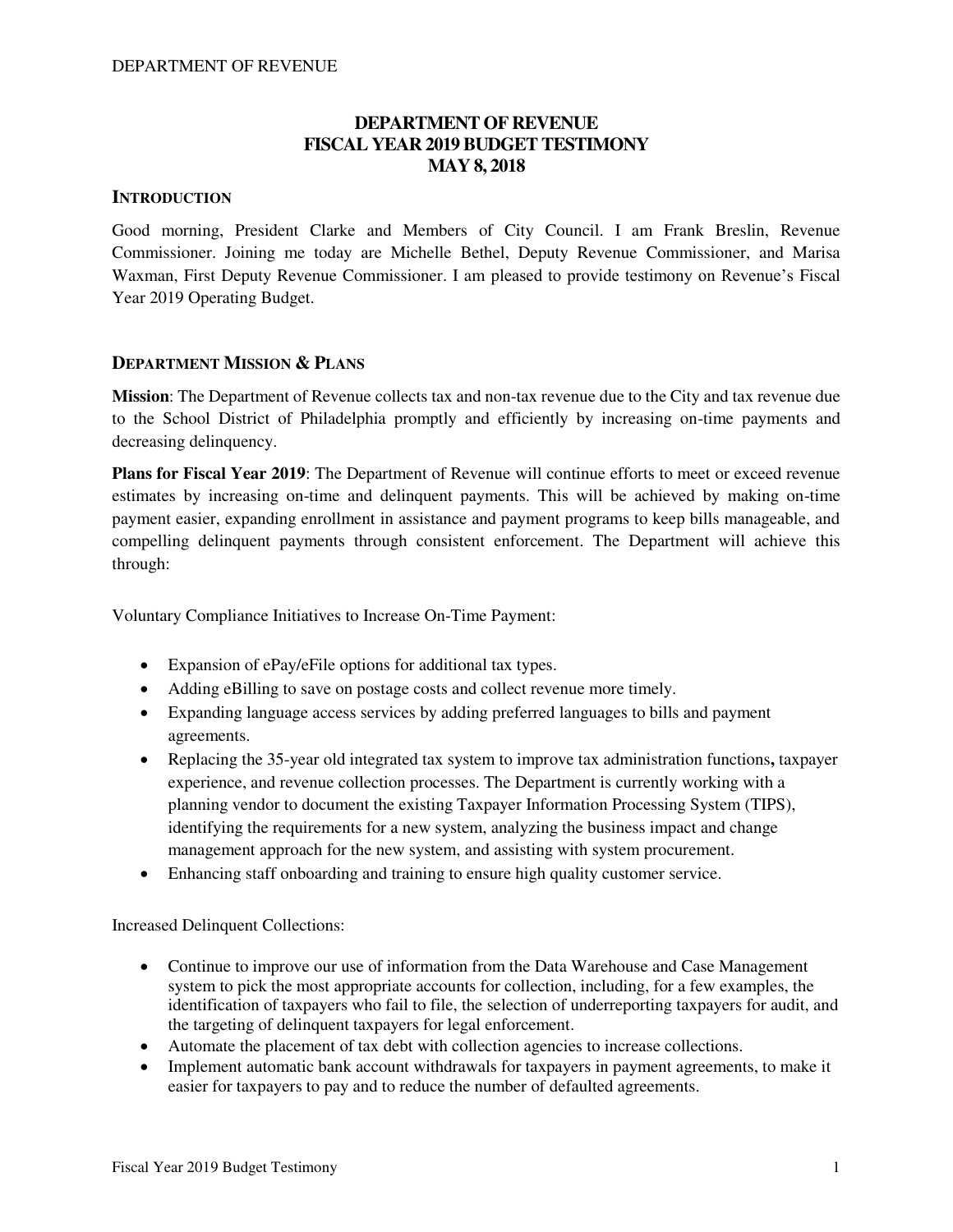• Dedicate more resources to enforcement actions including the filing of liens, placement with collection firms, sequestration, and foreclosure.

Relief and Assistance Program Enrollment – Making Paying Debt More Affordable:

- Increase the percentage of eligible homeowners who are enrolled in tax relief programs, such as EITC.
- Provide over \$100 million in assistance to homeowners and residential water customers through relief programs; including OOPA, Senior Tax Freeze and Water Discounts, and the Tiered Assistance Program (TAP) through outreach and education efforts.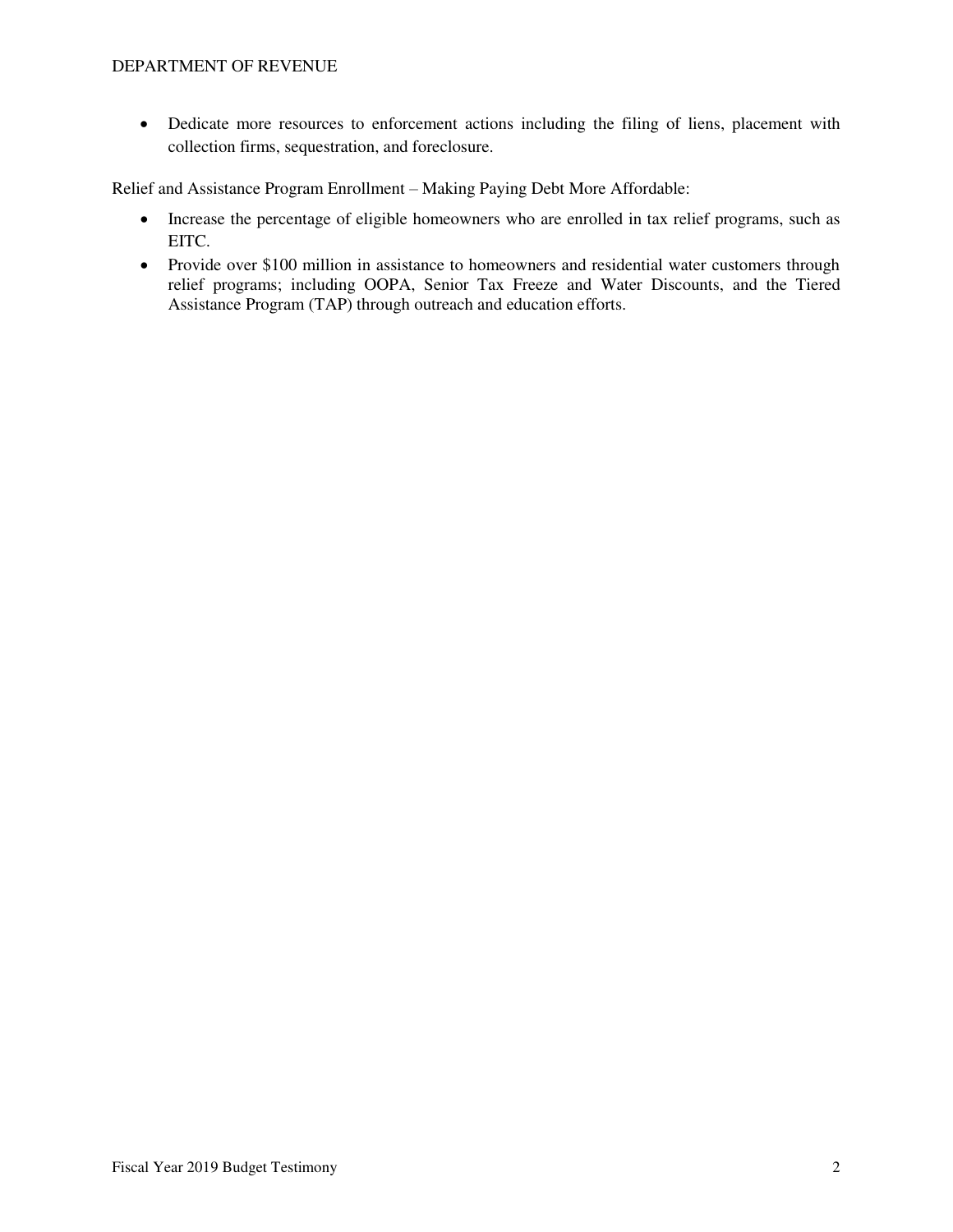| Staff Demographics Summary (as of December 29, 2017): All Funds |           |           |                |           |  |  |  |  |
|-----------------------------------------------------------------|-----------|-----------|----------------|-----------|--|--|--|--|
|                                                                 | Total     | Minority  | White          | Female    |  |  |  |  |
| Number of Full-Time Staff                                       | 613       | 470       | 143            | 442       |  |  |  |  |
| Number of Exempt Staff                                          | 74        | 32        | 42             | 44        |  |  |  |  |
| Number of Executive Staff (deputy level)<br>and above)          | 7         | 3         | $\overline{4}$ | 4         |  |  |  |  |
| Average Salary, Full-Time Staff                                 | \$47,070  | \$44,894  | \$54,223       | \$45,736  |  |  |  |  |
| Average Salary, Exempt Staff                                    | \$69,103  | \$65,557  | \$71,806       | \$66,461  |  |  |  |  |
| Average Salary, Executive Staff                                 | \$125,760 | \$120,000 | \$130,081      | \$123,831 |  |  |  |  |
| Median Salary, Full-Time Staff                                  | \$41,128  | \$41,128  | \$44,231       | \$41,128  |  |  |  |  |
| Median Salary, Exempt Staff                                     | \$63,154  | \$61,349  | \$64,404       | \$61,349  |  |  |  |  |
| Median Salary, Executive Staff                                  | \$120,000 | \$120,000 | \$127,662      | \$122,500 |  |  |  |  |

# **BUDGET SUMMARY & OTHER BUDGET DRIVERS**

| <b>Employment Levels (as of December 29, 2017): All Funds</b> |                 |          |  |  |  |  |
|---------------------------------------------------------------|-----------------|----------|--|--|--|--|
|                                                               | <b>Budgeted</b> | Filled   |  |  |  |  |
| Number of Full-Time Positions                                 | 668             | 613      |  |  |  |  |
| Number of Part-Time Positions                                 | $\theta$        |          |  |  |  |  |
| Number of Exempt Positions                                    | 70              | 74       |  |  |  |  |
| Number of Executive Positions (deputy level)<br>and above)    |                 |          |  |  |  |  |
| Average Salary of All Full-Time Positions                     | \$46,826        | \$47,070 |  |  |  |  |
| Median Salary of All Full-Time Positions                      | \$41.128        | \$41.128 |  |  |  |  |

| <b>General Fund Financial Summary by Class</b>  |                |                    |                |                    |                |                  |  |  |
|-------------------------------------------------|----------------|--------------------|----------------|--------------------|----------------|------------------|--|--|
|                                                 | FY17 Original  | FY17 Actual        | FY18 Original  | FY18 Estimated     | FY19 Proposed  | Difference:      |  |  |
|                                                 | Appropriations | <b>Obligations</b> | Appropriations | <b>Obligations</b> | Appropriations | <b>FY19-FY18</b> |  |  |
| Class 100 - Employee Compensation               | \$21,657,214   | \$20,417,912       | \$22,231,193   | \$21,933,221       | \$22,156,816   | \$223,595        |  |  |
| Class 200 - Purchase of Services                | \$7,523,149    | \$7,971,138        | \$7,350,349    | \$7,200,349        | \$7,630,749    | \$430,400        |  |  |
| Class 300/400 - Materials, Supplies & Equipment | \$1,023,476    | \$767,395          | \$910.976      | \$910.976          | \$919.976      | \$9,000          |  |  |
| Class 500 - Contributions                       | \$0            | \$4,000            | \$0            | \$0                | \$0            | \$0              |  |  |
|                                                 | \$30,203,839   | \$29,160,445       | \$30,492,518   | \$30,044,546       | \$30,707,541   | \$662,995        |  |  |

| Contracts Summary (Professional Services only) <sup>1</sup>                                                                                                       |              |              |              |              |              |              |  |              |
|-------------------------------------------------------------------------------------------------------------------------------------------------------------------|--------------|--------------|--------------|--------------|--------------|--------------|--|--------------|
|                                                                                                                                                                   | <b>FY13</b>  | FY14         | <b>FY15</b>  | <b>FY16</b>  | <b>FY17</b>  | FY18 YTD     |  |              |
|                                                                                                                                                                   |              |              |              |              |              |              |  | $(01 \& 02)$ |
| Total amount of contracts                                                                                                                                         | \$12,350,027 | \$30,710,421 | \$24,630,191 | \$23,194,941 | \$16,314,615 | \$27,192,000 |  |              |
| Total amount to M/W/DSBE                                                                                                                                          | \$6,260,800  | \$17,202,201 | \$10,852,058 | \$5,954,900  | \$8,048,560  | \$12,803,300 |  |              |
| <b>Participation Rate</b>                                                                                                                                         | 51%          | 56%          | 44%          | 34%          | $32\%$       | $47\%$       |  |              |
| Prior to FY16, the participation rate included all contract types combined. Starting in FY16, the participation rate is for professional services contracts only. |              |              |              |              |              |              |  |              |

| <b>Total M/W/DSBE Contract Participation Goal (Public Works; Services,</b><br>Supplies & Equipment; and Professional Services combined) |  |  |  |  |  |  |
|-----------------------------------------------------------------------------------------------------------------------------------------|--|--|--|--|--|--|
| <b>FY19</b><br><b>FY18</b><br><b>FY17</b>                                                                                               |  |  |  |  |  |  |
| 46%<br>M/W/DSBE Contract Participation Goal<br>46%<br>45%                                                                               |  |  |  |  |  |  |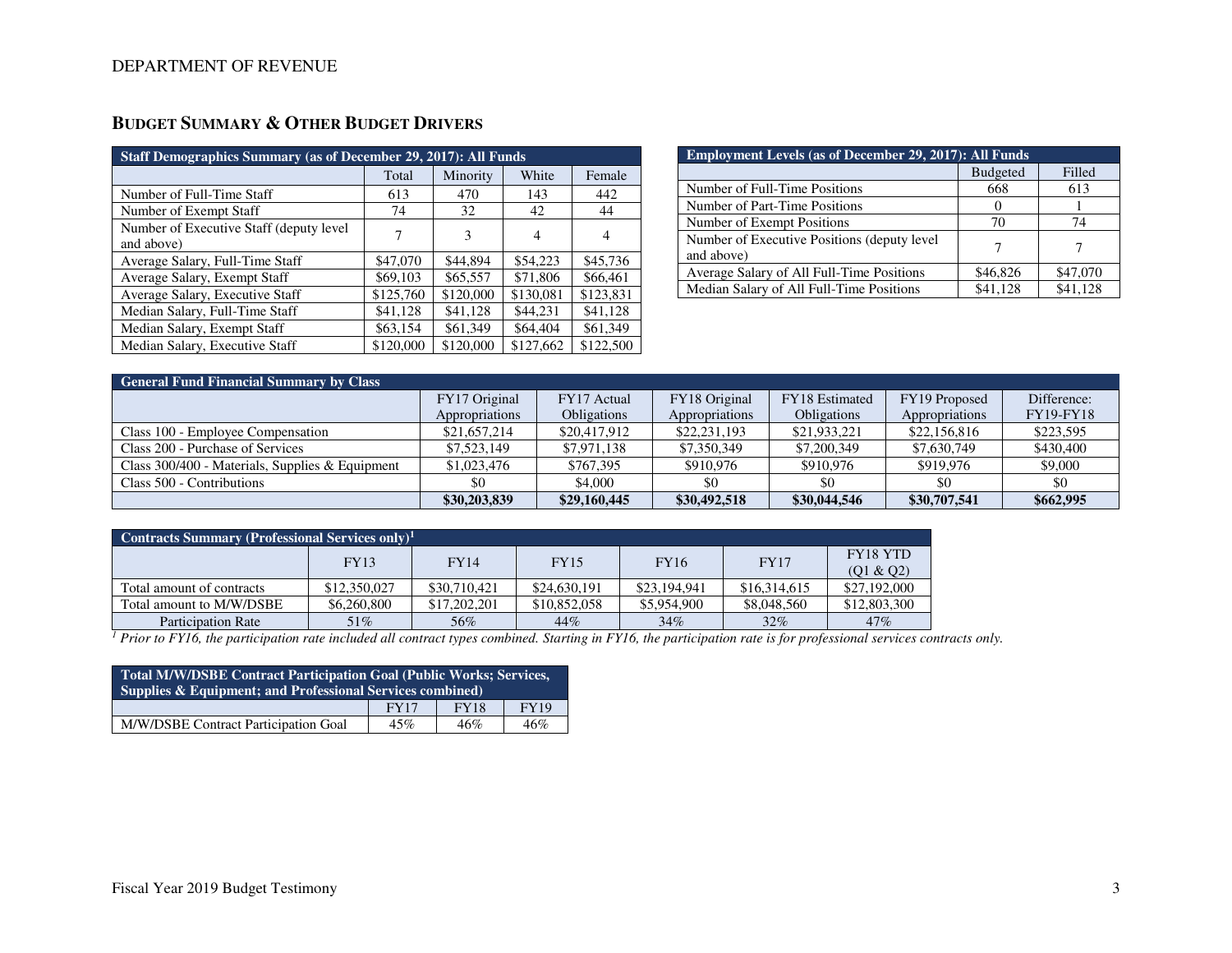## **PROPOSED BUDGET OVERVIEW**

## **Proposed Funding Request**:

The proposed Fiscal Year 2019 General Fund budget totals \$30,707,541 a \$662,995 increase over Fiscal Year 2018 estimated obligation levels. This increase is primarily due to \$223,595 in salary increases for District Council #33 staff and the addition of an exempt Law Data Analyst position needed to provide analytical support to the Sheriff Sale operations, particularly to facilitate acquisitions by the Land Bank. Additionally, \$430,000 is needed to fund increases in outside appraiser contract services to provide expert reports and testimony when taxpayers contest appraisals for Real Estate Tax purposes.

The proposed budget includes:

- \$22,156,816 in Class 100, a \$223,595 increase over FY18. This funding will support the payroll costs for 669 budgeted positions including temporary positions needed during peak operational periods throughout the year.
- \$7,630,749 in Class 200, a \$430,400 increase over FY18. This funding is for the Purchase of Services in support of delinquent collections, modernization of revenue collection processes with eFile/ePay options and free tax preparation services and tax relief assistance to homeowners. The increase will fund increases in outside appraiser contract services to provide expert reports and testimony when taxpayers contest appraisals for Real Estate Tax purposes.
- \$919,976 in Class 300/400, a \$9,000 increase over FY18. This funding will allow the Department to procure office supplies and services, equipment and furniture in support of Department programs and initiatives.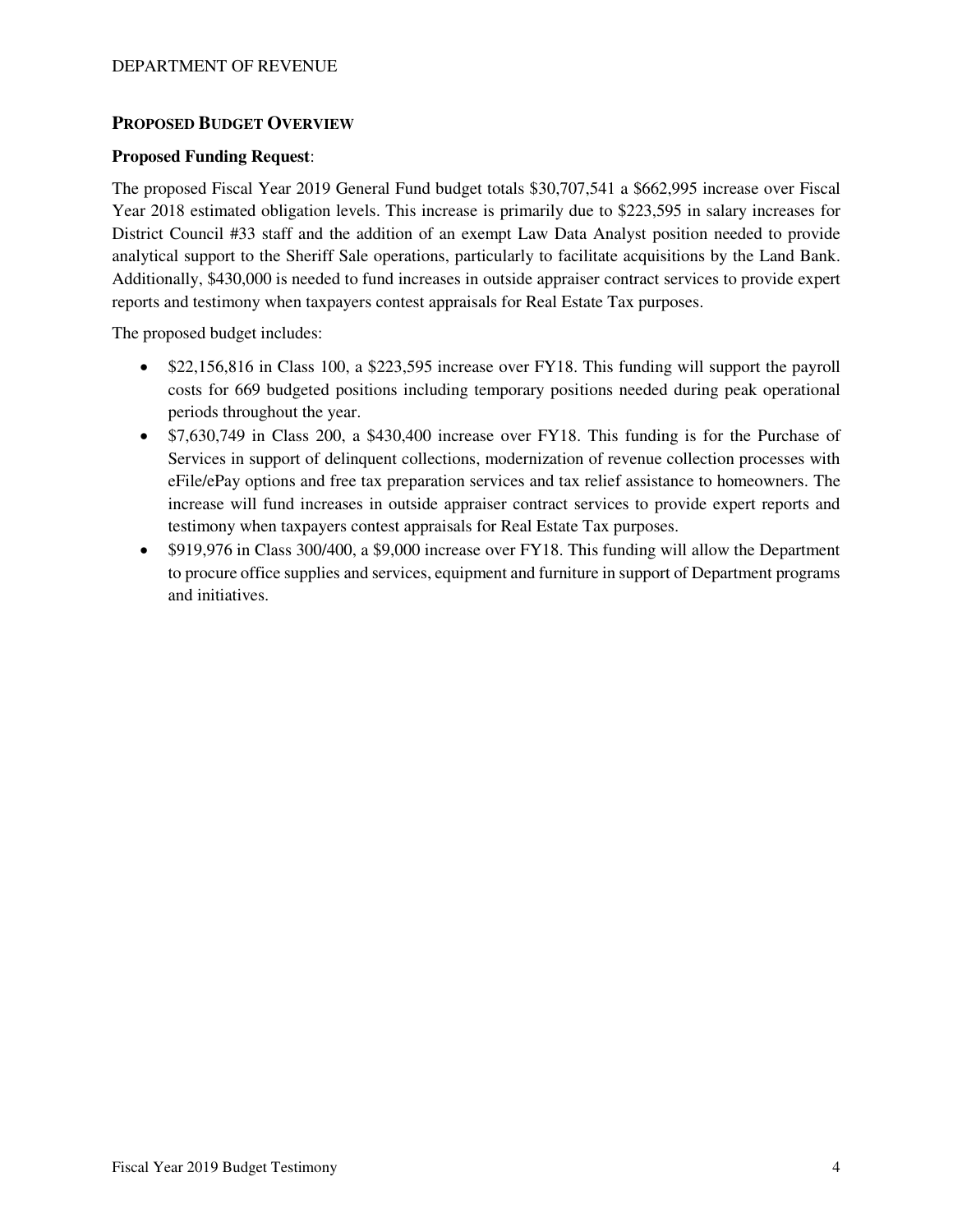### DEPARTMENT OF REVENUE

# **STAFFING LEVELS**

The Department is requesting 669 budgeted positions for FY19 in All Funds, an increase of one position over FY18.

The increase is attributed to the addition of one exempt Law Data Analyst position needed to provide analytical support to the Sheriff Sale operations, particularly to facilitate acquisitions by the Land Bank.

### **NEW HIRES**

| New Hires (from $7/1/2017$ to December 2017) |                                 |         |        |           |         |       |        |  |
|----------------------------------------------|---------------------------------|---------|--------|-----------|---------|-------|--------|--|
|                                              | Total<br>Number of<br>New Hires | Spanish | French | Malayalam | Bengali | Hindu | Korean |  |
| <b>Black or African American</b>             | 24                              |         |        |           |         |       |        |  |
| Asian                                        |                                 |         |        |           |         |       |        |  |
| Hispanic or Latino                           |                                 |         |        |           |         |       |        |  |
| White                                        |                                 |         |        |           |         |       |        |  |
| Total                                        | 40                              |         |        |           |         |       |        |  |

| New Hires (after January 1, 2018) |                                 |         |        |  |  |  |  |
|-----------------------------------|---------------------------------|---------|--------|--|--|--|--|
|                                   | Total<br>Number of<br>New Hires | Spanish | Korean |  |  |  |  |
| <b>Black or African American</b>  |                                 |         |        |  |  |  |  |
| Asian                             |                                 |         |        |  |  |  |  |
| Hispanic or Latino                |                                 |         |        |  |  |  |  |
| White                             |                                 |         |        |  |  |  |  |
| Total                             |                                 |         |        |  |  |  |  |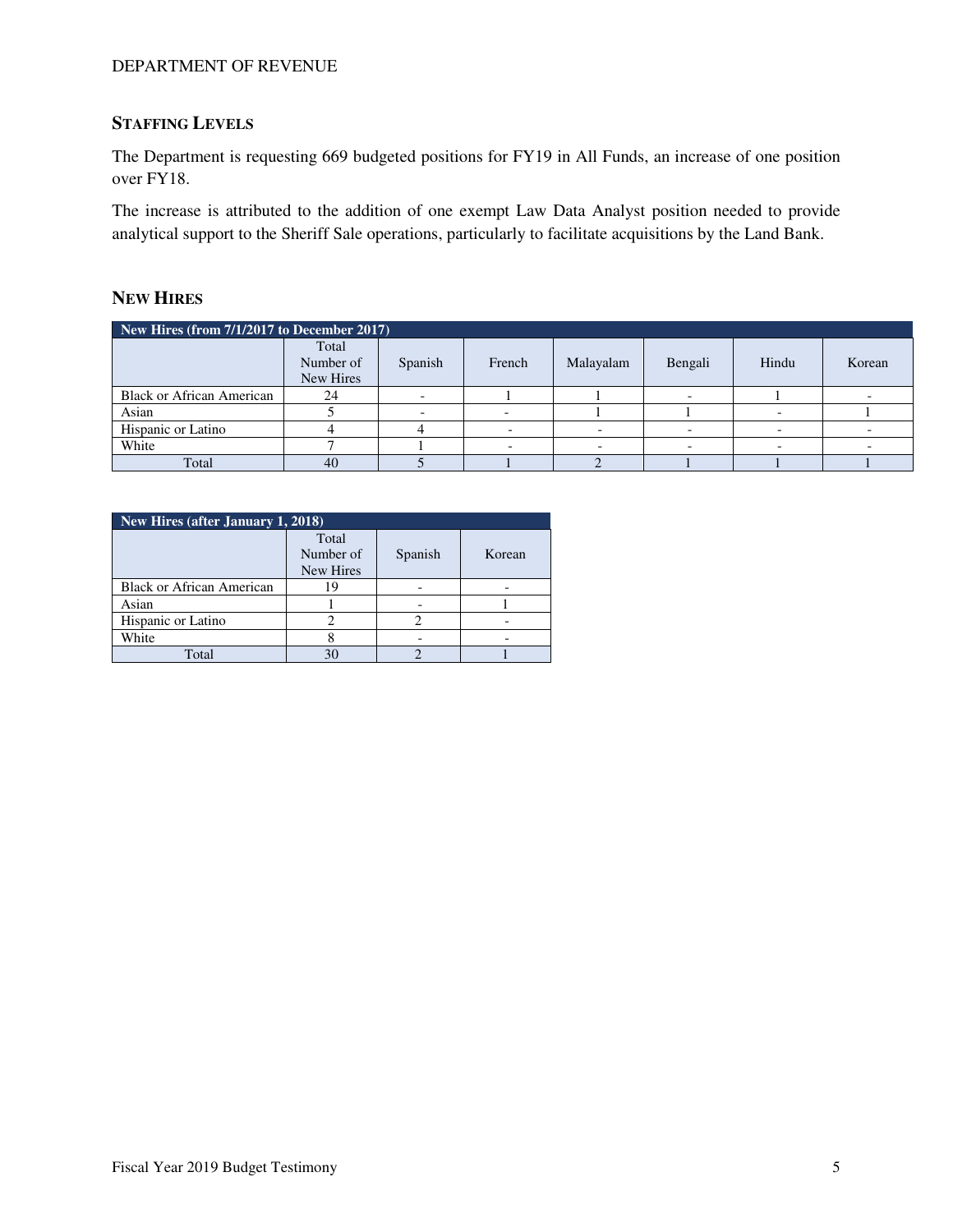## **PERFORMANCE, CHALLENGES, AND INITIATIVES**

## **Policy, Analysis, Executive Direction and Administration**:

#### **FY19 Strategic Goals**

- Start implementation of new Integrated Tax System to replace the existing system.
- Expand information technology infrastructure to add more processing power and electronic filing/payment options.

#### • Maximize impact of the Data Warehouse with predictive analytics.

| <b>FY19 Performance Measures</b>                  |             |             |             |             |  |  |  |
|---------------------------------------------------|-------------|-------------|-------------|-------------|--|--|--|
|                                                   | <b>FY17</b> | FY18 YTD    | <b>FY18</b> | <b>FY19</b> |  |  |  |
| <b>Measure</b>                                    | Actual      | $(01 + 02)$ | Target      | Target      |  |  |  |
| Percent of budgeted positions filled <sup>1</sup> | $90.0\%$    | 91.0%       | 95.0%       | 95.0%       |  |  |  |

*1 While Revenue is currently ramping up entry-level hiring, the Department had a delayed start to the hiring process due to unit reorganizations and attrition. As a result, Revenue believes that the percentage will be closer to 95% by the end of the year.*

## **Tax Billing, Accounting, and Customer Service**:

| <b>FY19 Strategic Goals</b>                                                                               |                                   |             |             |             |  |  |  |
|-----------------------------------------------------------------------------------------------------------|-----------------------------------|-------------|-------------|-------------|--|--|--|
| Maximize revenue collections through increasing on-time and delinquent payments.<br>$\bullet$             |                                   |             |             |             |  |  |  |
| Implement mandatory ePay for large business tax payments.                                                 |                                   |             |             |             |  |  |  |
| Modernize revenue collection instruments, including chip card readers.                                    |                                   |             |             |             |  |  |  |
| <b>FY19 Performance Measures</b>                                                                          |                                   |             |             |             |  |  |  |
|                                                                                                           | FY18 YTD                          |             |             |             |  |  |  |
| Measure                                                                                                   | <b>FY17</b> Actual                | $(Q1 + Q2)$ | FY18 Target | FY19 Target |  |  |  |
| Percent of real estate tax collected within                                                               |                                   |             |             |             |  |  |  |
| calendar year <sup>1</sup>                                                                                | 95.5%<br>95.5%<br>$95.5\%$<br>N/A |             |             |             |  |  |  |
| Total dollar amount collected (General Fund) <sup>2</sup><br>\$1.459B<br>\$3.760B<br>\$3.912B<br>\$3.481B |                                   |             |             |             |  |  |  |
| Total dollar amount collected (School District) <sup>3</sup>                                              | \$974M                            | \$225M      | \$1.058B    | <b>TBD</b>  |  |  |  |

*1 This is an annual measure. The FY17 year-end figure represents Calendar Year 2016, which is the most recent year for which 12 months of data is available.* 

<sup>2</sup> This includes real estate, BIRT, all wage taxes, and all other taxes. Wage taxes include the PICA tax. Due to the timing of the collection of *taxes, the FY18 YTD amount collected is low.* 

<sup>3</sup> School District amounts are from their budget adopted on 5/31/17. This includes Payment In Lieu of Taxes (PILOT) revenue. The FY19 target *will be available when the School District budget is issued later in FY18.* 

## **Delinquent Tax Collection**:

| <b>FY19 Strategic Goals</b>                                                       |             |                 |             |             |  |  |
|-----------------------------------------------------------------------------------|-------------|-----------------|-------------|-------------|--|--|
| Increase delinquent tax collections.<br>٠                                         |             |                 |             |             |  |  |
| Streamline process for providing lien and judgment payoffs.<br>٠                  |             |                 |             |             |  |  |
| Reduce the amount of delinquent real estate principal outstanding.                |             |                 |             |             |  |  |
| <b>FY19 Performance Measures</b>                                                  |             |                 |             |             |  |  |
|                                                                                   | <b>FY17</b> | <b>FY18 YTD</b> | <b>FY18</b> | <b>FY19</b> |  |  |
| Measure                                                                           | Actual      | $(Q1 + Q2)$     | Target      | Target      |  |  |
| Percent delinquent real estate tax accounts in payment<br>agreenents <sup>1</sup> | 25.4%       | N/A             | $25.5\%$    | $25.5\%$    |  |  |

*1 This is an annual measure.*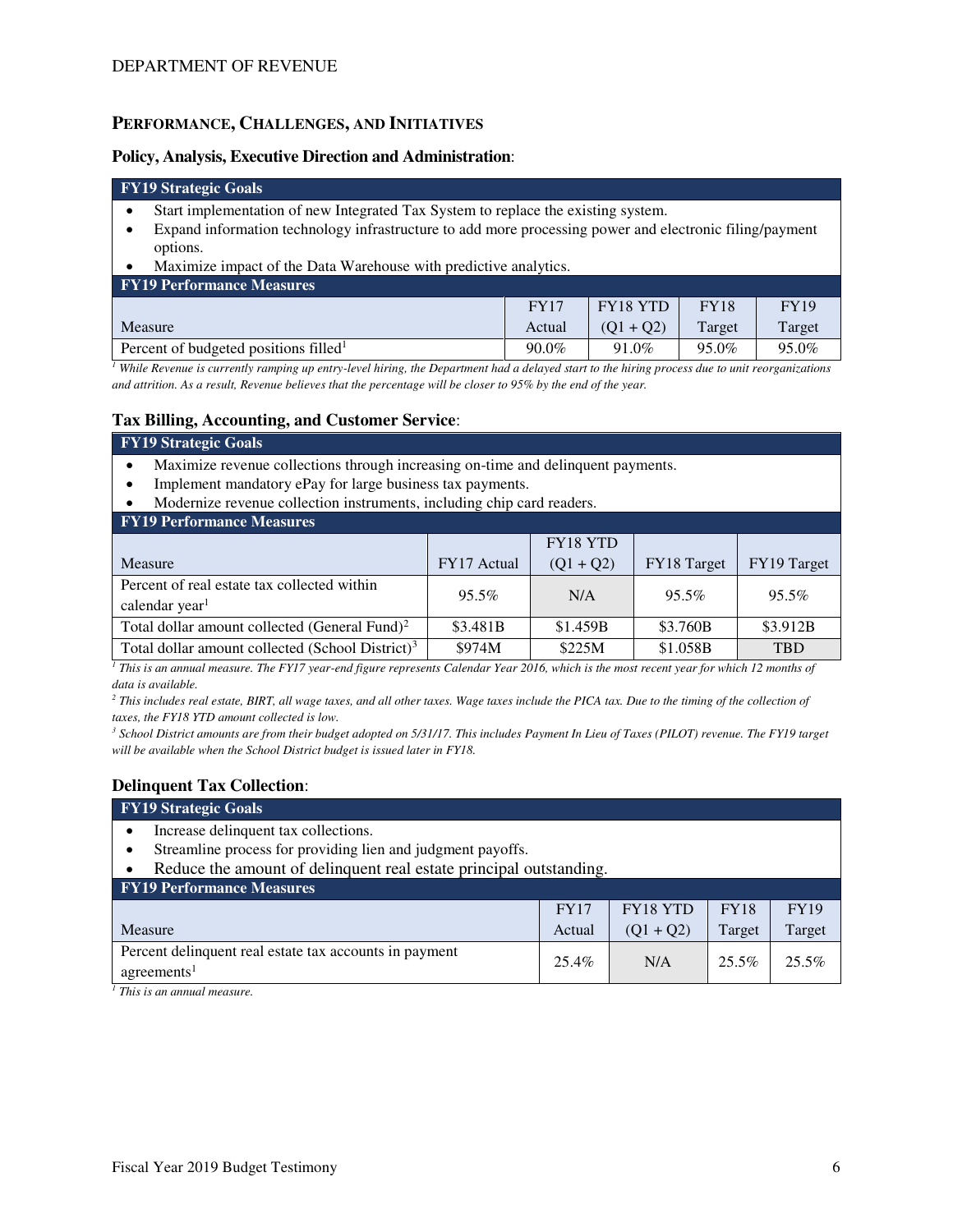## **Taxpayer Assistance and Credit Programs**:

| $-$ where $\frac{1}{2}$ , $\frac{1}{2}$ , $\frac{1}{2}$ , $\frac{1}{2}$ , $\frac{1}{2}$ , $\frac{1}{2}$ , $\frac{1}{2}$ , $\frac{1}{2}$ , $\frac{1}{2}$ , $\frac{1}{2}$ , $\frac{1}{2}$ , $\frac{1}{2}$ , $\frac{1}{2}$ , $\frac{1}{2}$ , $\frac{1}{2}$ , $\frac{1}{2}$ , $\frac{1}{2}$ , $\frac{1}{2$ |             |             |             |             |  |  |  |
|--------------------------------------------------------------------------------------------------------------------------------------------------------------------------------------------------------------------------------------------------------------------------------------------------------|-------------|-------------|-------------|-------------|--|--|--|
| <b>FY19 Strategic Goals</b>                                                                                                                                                                                                                                                                            |             |             |             |             |  |  |  |
| Increase Earned Income Tax Credit (EITC) enrollment through outreach and communication efforts.<br>$\bullet$<br>Revamp Owner-Occupied Payment Agreement procedures and policies to reduce risk of homeowner tax<br>foreclosure.<br>Increase the percent of eligible homeowners receiving tax relief.   |             |             |             |             |  |  |  |
| <b>FY19 Performance Measures</b>                                                                                                                                                                                                                                                                       |             |             |             |             |  |  |  |
|                                                                                                                                                                                                                                                                                                        | <b>FY17</b> | FY18 YTD    | <b>FY18</b> | <b>FY19</b> |  |  |  |
| Measure                                                                                                                                                                                                                                                                                                | Actual      | $(Q1 + Q2)$ | Target      | Target      |  |  |  |
| Percent of homeowners receiving relief <sup>1</sup><br>79.0%<br>79.0%<br>78.0%<br>N/A                                                                                                                                                                                                                  |             |             |             |             |  |  |  |
| Number of free Federal Tax Returns prepared to support the<br>$\mathbf{r}$ $\mathbf{r}$ $\mathbf{r}$ $\mathbf{r}$ $\mathbf{r}$ $\mathbf{r}$ $\mathbf{r}$ $\mathbf{r}$ $\mathbf{r}$ $\mathbf{r}$ $\mathbf{r}$                                                                                           | 26.099      | N/A         | 25,600      | 25,600      |  |  |  |

Earned Income Tax Credit (EITC)<sup>2</sup>

*1 This is an annual measure.* 

*<sup>2</sup> This is an annual measure. Tax season and EITC tax preparations begin in late January. Revenue's contract is for 25,600 tax returns.* 

#### **Water Billing, Accounting and Customer Service**:

| <b>FY19 Strategic Goals</b>                                                        |             |                 |             |             |  |  |  |
|------------------------------------------------------------------------------------|-------------|-----------------|-------------|-------------|--|--|--|
| Implement e-billing option as an alternative to mailed monthly bills.<br>$\bullet$ |             |                 |             |             |  |  |  |
| Increase on-time collections.                                                      |             |                 |             |             |  |  |  |
| <b>FY19 Performance Measures</b>                                                   |             |                 |             |             |  |  |  |
|                                                                                    |             | <b>FY18 YTD</b> |             |             |  |  |  |
| <b>Measure</b>                                                                     | FY17 Actual | $(Q1 + Q2)$     | FY18 Target | FY19 Target |  |  |  |
| Percent of water bills paid in 90 days                                             | 86.5%       | 84.0%           | 87.0%       | 87.0%       |  |  |  |
| Dollar amount of water bills collected                                             | \$632M      | \$321M          | \$638M      | \$638M      |  |  |  |

## **Delinquent Water Collections**:

| <b>FY19 Strategic Goals</b>                                                |                |                 |             |             |  |  |  |  |  |
|----------------------------------------------------------------------------|----------------|-----------------|-------------|-------------|--|--|--|--|--|
| Increase delinquent water collections.                                     |                |                 |             |             |  |  |  |  |  |
| Increase Sheriff Sales for high-dollar water debt.                         |                |                 |             |             |  |  |  |  |  |
| <b>FY19 Performance Measures</b>                                           |                |                 |             |             |  |  |  |  |  |
|                                                                            | <b>FY17</b>    | <b>FY18 YTD</b> | <b>FY18</b> | <b>FY19</b> |  |  |  |  |  |
| Measure                                                                    | Actual         | $(Q1 + Q2)$     | Target      | Target      |  |  |  |  |  |
| Percent of delinquent Water accounts in payment<br>agreenents <sup>1</sup> | N/A<br>$6.7\%$ |                 | <b>TBD</b>  |             |  |  |  |  |  |

<sup>1</sup> This is an annual measure. With the introduction of TAP and because this is an annual measure, Revenue will revisit this measure and set an *FY19 target when data is available at the end of FY18.*

## **Water Assistance Programs**:

| <b>FY19 Strategic Goals</b>                                           |             |                 |             |             |  |  |  |  |
|-----------------------------------------------------------------------|-------------|-----------------|-------------|-------------|--|--|--|--|
| Increase TAP enrollment.                                              |             |                 |             |             |  |  |  |  |
| Increase Senior Citizen Water Discount enrollment.                    |             |                 |             |             |  |  |  |  |
| <b>FY19 Performance Measures</b>                                      |             |                 |             |             |  |  |  |  |
|                                                                       | <b>FY17</b> | <b>FY18 YTD</b> | <b>FY18</b> | <b>FY19</b> |  |  |  |  |
| Measure                                                               | Actual      | $(Q1 + Q2)$     | Target      | Target      |  |  |  |  |
| Percent of completed applications processed within 30<br>$\rm days^1$ | N/A         | 22.5%           | 100.0%      | $100.0\%$   |  |  |  |  |

<sup>1</sup> This is a new measure for FY18, so data is not available for FY17. Programming needed to capture the information was not completed until the *end of FY18 Q2. The Water Revenue Bureau is working to address the TAP applications in a first-in, first-out method. The target, depending on the volume, is to be closer to the metric of 30 days within the fourth quarter.*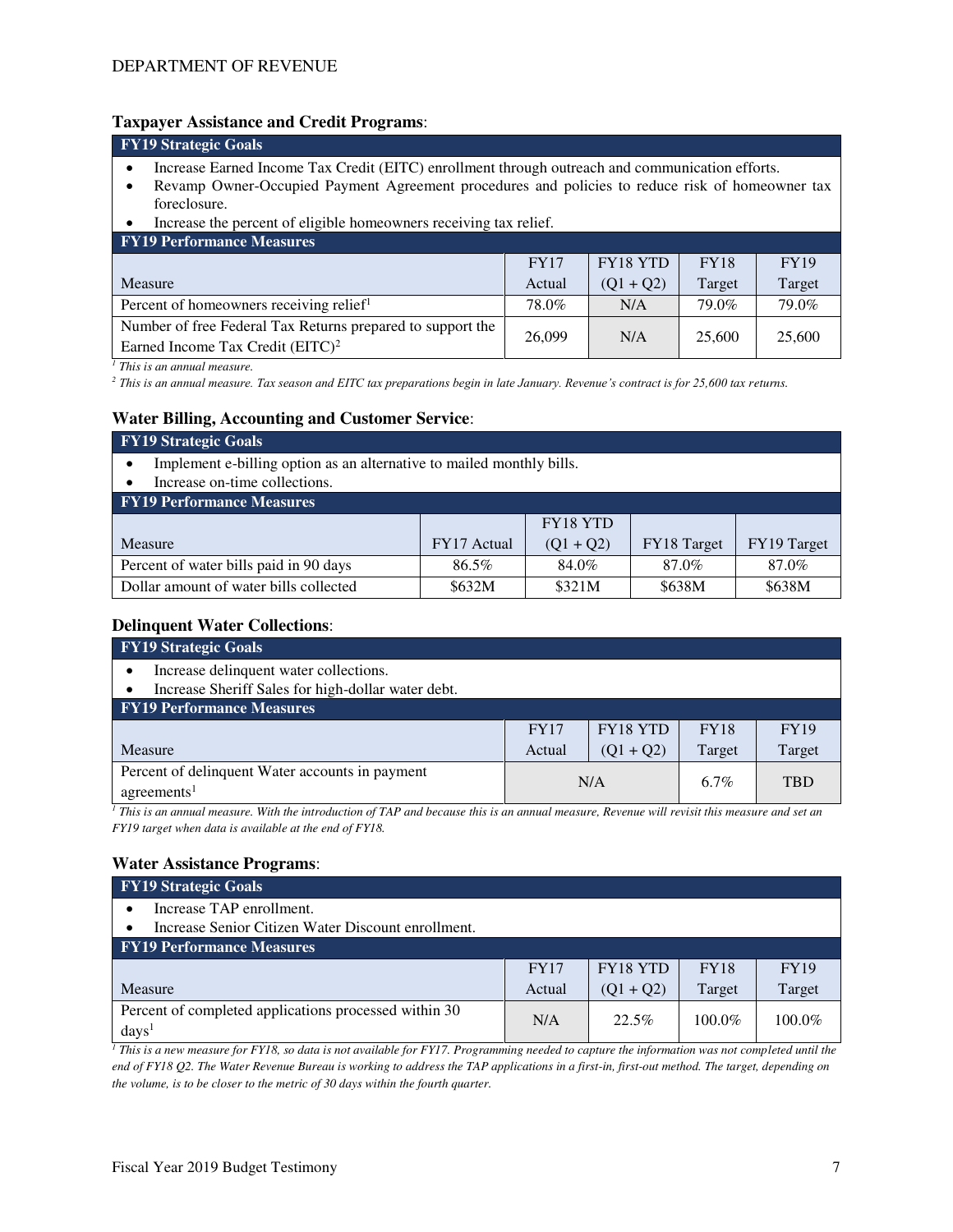## **OTHER BUDGETARY IMPACTS**

## **Federal and State (Where Applicable)**

The Federal Tax Cuts and Jobs Act passed by Congress in December 2017 has created uncertainty for City revenue. A number of provisions contained in the bill could affect local revenue collections, increase the volatility of collections, and make revenue estimates in the future much more difficult to predict. For example, the law doubles immediate expensing from \$500,000 to \$1 million, which could reduce net income for businesses that is taxable in Philadelphia. State legislation is required to allow the city to decouple from this policy.

Proposed state legislation altering the Sterling Act to require that non-resident Wage Taxes be remitted back to the home jurisdiction of the commuter working in Philadelphia could have a negative impact estimated at \$180 million annually if passed and surrounding jurisdictions all implemented a 1% Earned Income Tax. Additionally, recently introduced state legislation to bar the taxation of the distribution of sweetened beverages would create a dramatic revenue loss.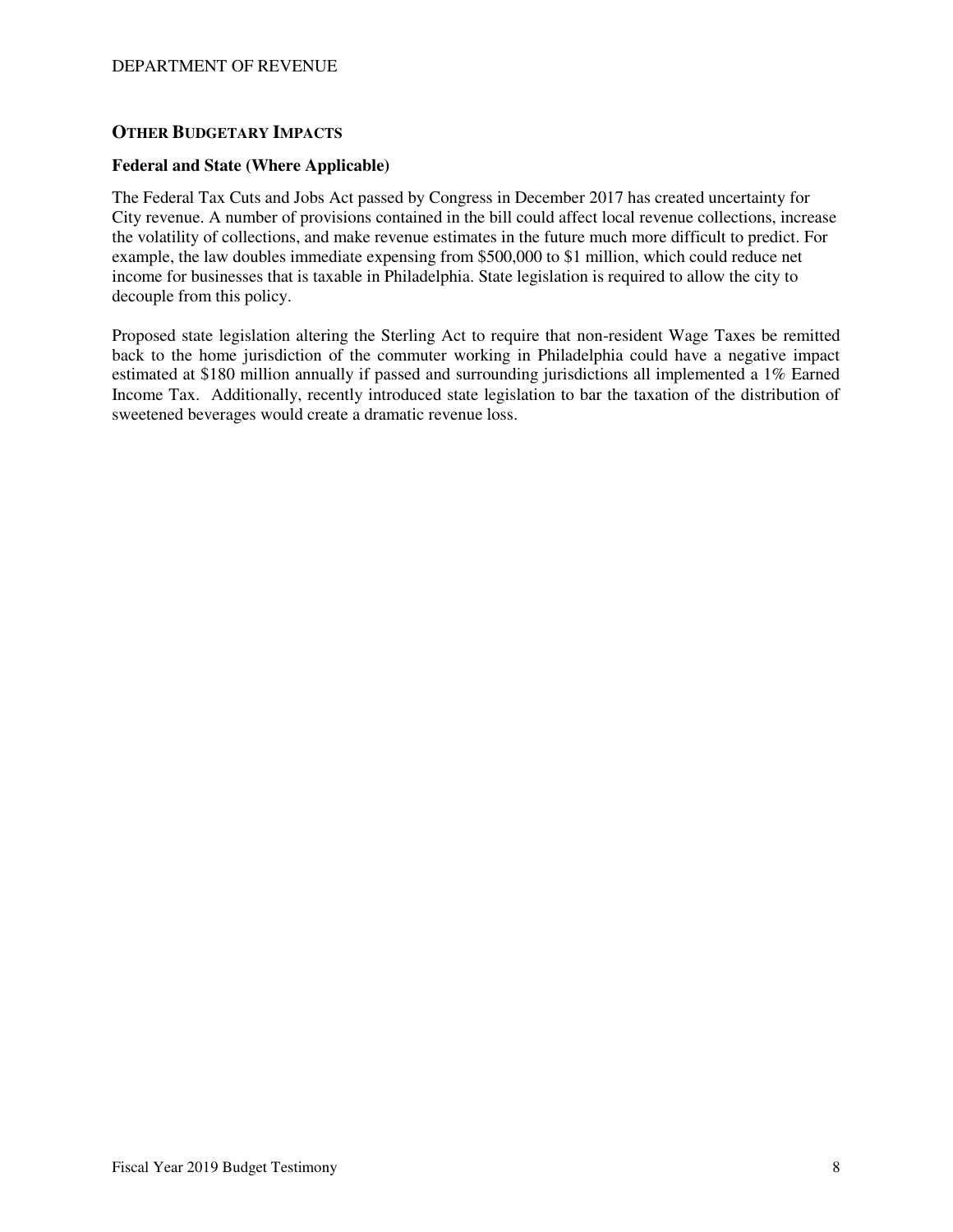## DEPARTMENT OF REVENUE

# **CONTRACTING EXPERIENCE**

| M/W/DSBE Participation on Large Professional Services Contracts |                           |                                 |                          |                               |                              |                                                 |                                          |                                         |                                                   |                                                                                                                  |                                                      |
|-----------------------------------------------------------------|---------------------------|---------------------------------|--------------------------|-------------------------------|------------------------------|-------------------------------------------------|------------------------------------------|-----------------------------------------|---------------------------------------------------|------------------------------------------------------------------------------------------------------------------|------------------------------------------------------|
| Top Five Largest Contracts, FY18                                |                           |                                 |                          |                               |                              |                                                 |                                          |                                         |                                                   |                                                                                                                  |                                                      |
| Vendor<br>Name                                                  | Service<br>Provided       | Dollar<br>Amount of<br>Contract | <b>RFP</b> Issue<br>Date | Contract<br><b>Start Date</b> | Ranges in<br><b>RFP</b>      | $%$ of<br>M/W/DSBE<br>Participation<br>Achieved | \$ Value of<br>M/W/DSBE<br>Participation | Total %<br>Participation<br>- All DSBEs | Total \$<br>Value<br>Participation<br>- All DSBEs | Local<br><b>Business</b><br>(principal<br>place of<br>business<br>located within<br>City limits)<br>[yes $/no$ ] | Waiver for<br>Living Wage<br>Compliance?<br>[yes/no] |
|                                                                 |                           |                                 |                          |                               | MBE: 17%-                    | $15\%$                                          |                                          |                                         |                                                   |                                                                                                                  |                                                      |
|                                                                 |                           |                                 |                          |                               | $22\%$<br>WBE: 3%-           |                                                 | \$1,200,000                              |                                         |                                                   |                                                                                                                  |                                                      |
| Goehring,                                                       | Real Estate<br>Delinquent |                                 |                          |                               | $7\%$                        | 3%                                              | \$240,000                                |                                         |                                                   |                                                                                                                  |                                                      |
| Rutter &                                                        | Tax                       |                                 |                          |                               | <b>DSBE: Best</b>            |                                                 |                                          |                                         |                                                   |                                                                                                                  |                                                      |
| Goehm                                                           | Collection                | \$8,000,000                     | 6/30/2016                | 7/1/2017                      | Efforts                      |                                                 | \$0                                      | 18%                                     | \$1,440,000                                       | N <sub>o</sub>                                                                                                   | No                                                   |
|                                                                 |                           |                                 |                          |                               | MBE: 17%-<br>$22\%$          | $0\%$                                           | \$12,000                                 |                                         |                                                   |                                                                                                                  |                                                      |
| Linebarger                                                      | <b>Real Estate</b>        |                                 |                          |                               | WBE: 3%-                     |                                                 |                                          |                                         |                                                   |                                                                                                                  |                                                      |
| Goggan                                                          | Delinquent                |                                 |                          |                               | 7%                           | 100%                                            | \$7,988,000                              |                                         |                                                   |                                                                                                                  |                                                      |
| Blair &                                                         | Tax                       |                                 |                          |                               | <b>DSBE: Best</b>            |                                                 |                                          |                                         |                                                   |                                                                                                                  |                                                      |
| Sampson                                                         | Collection                | \$8,000,000                     | 6/30/2016                | 7/1/2017                      | Efforts                      |                                                 | \$0                                      | 100%                                    | \$8,000,000                                       | Yes                                                                                                              | No                                                   |
|                                                                 |                           |                                 |                          |                               | MBE: 12%-                    |                                                 |                                          |                                         |                                                   |                                                                                                                  |                                                      |
|                                                                 | Discovery                 |                                 |                          |                               | $16\%$                       | $100\%$                                         | \$2,950,000                              |                                         |                                                   |                                                                                                                  |                                                      |
|                                                                 | $\&$                      |                                 |                          |                               | WBE: 10%-                    |                                                 |                                          |                                         |                                                   |                                                                                                                  |                                                      |
| Revenue                                                         | Delinquent                |                                 |                          |                               | 15%                          |                                                 | \$0                                      |                                         |                                                   |                                                                                                                  |                                                      |
| Collection<br>Bureau, Inc.                                      | Tax<br>Collection         | \$2,950,000                     | 7/13/2016                | 7/1/2017                      | <b>DSBE: Best</b><br>Efforts |                                                 | \$0                                      | 100%                                    | \$2,950,000                                       | Yes                                                                                                              | N <sub>o</sub>                                       |
|                                                                 |                           |                                 |                          |                               | MBE: 12%-                    |                                                 |                                          |                                         |                                                   |                                                                                                                  |                                                      |
|                                                                 |                           |                                 |                          |                               | 16%                          | 4%                                              | \$88,000                                 |                                         |                                                   |                                                                                                                  |                                                      |
| Pioneer                                                         |                           |                                 |                          |                               | WBE: 10%-                    |                                                 |                                          |                                         |                                                   |                                                                                                                  |                                                      |
| Credit                                                          | Delinquent                |                                 |                          |                               | 15%                          | 16%                                             | \$352,000                                |                                         |                                                   |                                                                                                                  |                                                      |
| Recovery,                                                       | Tax                       |                                 |                          |                               | <b>DSBE: Best</b>            |                                                 |                                          |                                         |                                                   |                                                                                                                  |                                                      |
| Inc.                                                            | Collection                | \$2,200,000                     | 7/13/2016                | 7/1/2017                      | Efforts                      |                                                 | \$0                                      | 20%                                     | \$440,000                                         | No                                                                                                               | N <sub>o</sub>                                       |
|                                                                 |                           |                                 |                          |                               | MBE: 12%-                    |                                                 |                                          |                                         |                                                   |                                                                                                                  |                                                      |
|                                                                 |                           |                                 |                          |                               | 16%<br>WBE: 10%-             | $12\%$                                          | \$120,000                                |                                         |                                                   |                                                                                                                  |                                                      |
|                                                                 | Delinquent                |                                 |                          |                               | $15\%$                       | 10%                                             | \$100,000                                |                                         |                                                   |                                                                                                                  |                                                      |
| Harris &                                                        | Tax                       |                                 |                          |                               | <b>DSBE: Best</b>            |                                                 |                                          |                                         |                                                   |                                                                                                                  |                                                      |
| Harris, LTD                                                     | Collection                | \$1,000,000                     | 7/1/2017                 | 6/30/2018                     | Efforts                      |                                                 | \$0                                      | 22%                                     | \$220,000                                         | N <sub>o</sub>                                                                                                   | N <sub>o</sub>                                       |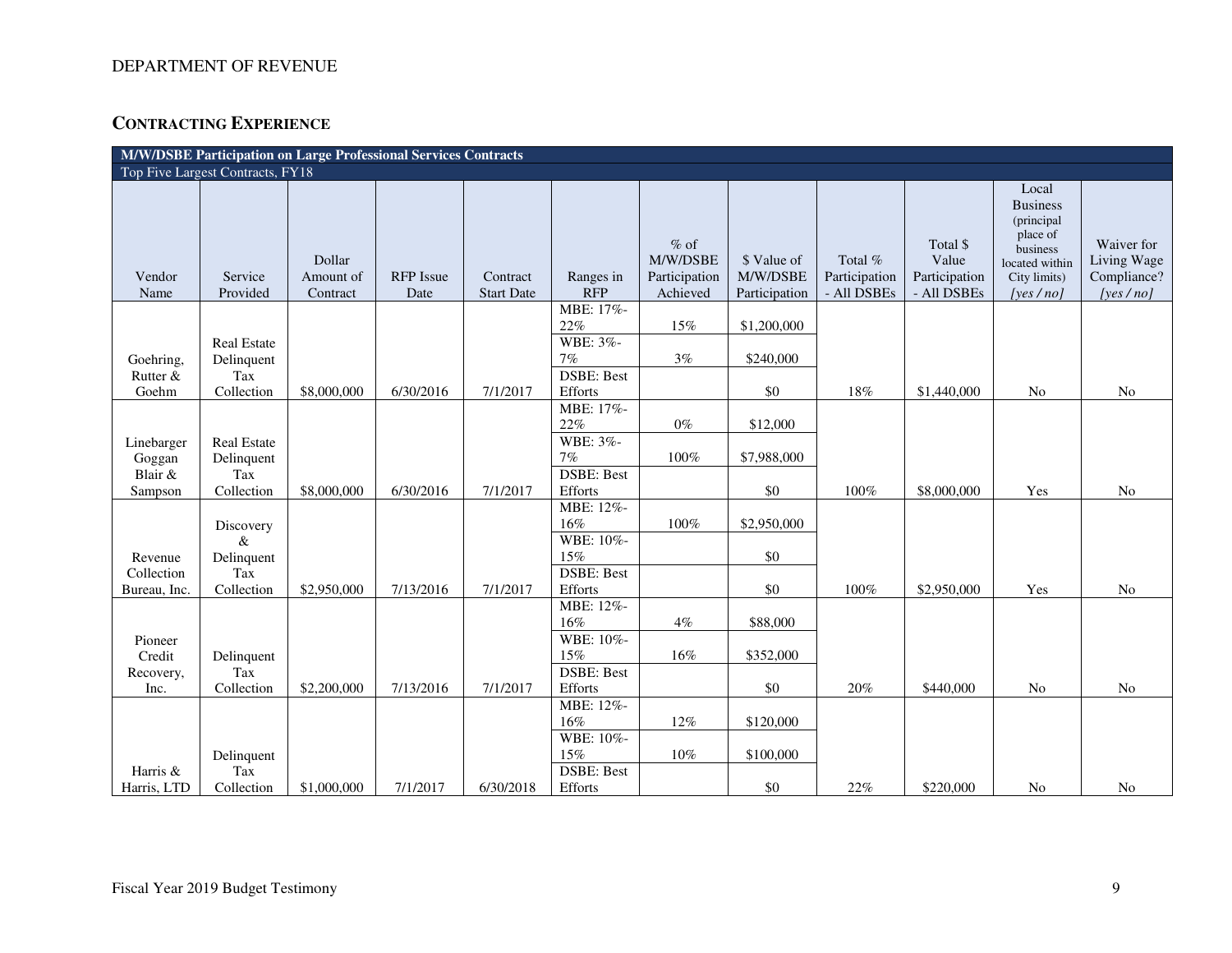# **EMPLOYEE DATA**

| <b>Staff Demographics (as of December 2017)</b> |                        |                  |                                   |                  |                  |  |  |  |
|-------------------------------------------------|------------------------|------------------|-----------------------------------|------------------|------------------|--|--|--|
|                                                 | <b>Full-Time Staff</b> |                  | <b>Executive Staff</b>            |                  |                  |  |  |  |
|                                                 | Male                   | Female           |                                   | Male             | Female           |  |  |  |
|                                                 | African-American       | African-American |                                   | African-American | African-American |  |  |  |
| Total                                           | 84                     | 319              | Total                             | $\Omega$         | 2                |  |  |  |
| % of Total                                      | 14%                    | 52%              | % of Total                        | $0\%$            | 29%              |  |  |  |
| Average Salary                                  | \$45,166               | \$43,927         | Average Salary                    | N/A              | \$120,000        |  |  |  |
| Median Salary                                   | \$40,490               | \$41,128         | <b>Median Salary</b>              | N/A              | \$120,000        |  |  |  |
|                                                 | White                  | White            |                                   | White            | White            |  |  |  |
| <b>Total</b>                                    | 57                     | 86               | Total                             | $\overline{2}$   | $\overline{c}$   |  |  |  |
| % of Total                                      | 9%                     | 14%              | % of Total                        | 29%              | 29%              |  |  |  |
| Average Salary                                  | \$58,169               | \$51,607         | Average Salary                    | \$132,500        | \$127,662        |  |  |  |
| Median Salary                                   | \$49,761               | \$43,341         | Median Salary                     | \$132,500        | \$127,662        |  |  |  |
|                                                 | Hispanic               | Hispanic         |                                   | Hispanic         | Hispanic         |  |  |  |
| Total                                           | 9                      | 18               | Total                             | 1                | $\theta$         |  |  |  |
| % of Total                                      | $1\%$                  | 3%               | % of Total                        | 14%              | $0\%$            |  |  |  |
| Average Salary                                  | \$55,858               | \$48,370         | Average Salary                    | \$120,000        | N/A              |  |  |  |
| Median Salary                                   | \$46,997               | \$41,701         | <b>Median Salary</b><br>\$120,000 |                  | N/A              |  |  |  |
| Asian<br>Asian                                  |                        | Asian<br>Asian   |                                   |                  |                  |  |  |  |
| Total                                           | 20                     | 13               | Total                             | $\boldsymbol{0}$ | $\boldsymbol{0}$ |  |  |  |
| % of Total                                      | 3%                     | $2\%$            | % of Total                        | $0\%$            | $0\%$            |  |  |  |
| Average Salary                                  | \$49,555               | \$46,904         | Average Salary                    | N/A              | N/A              |  |  |  |
| <b>Median Salary</b>                            | \$50,657               | \$43,540         | <b>Median Salary</b>              | N/A              | N/A              |  |  |  |
|                                                 | Other                  | Other            | Other<br>Other                    |                  |                  |  |  |  |
| Total                                           | 1                      | 6                | Total                             | $\boldsymbol{0}$ | $\mathbf{0}$     |  |  |  |
| % of Total                                      | $0\%$                  | $1\%$            | % of Total                        | $0\%$            | $0\%$            |  |  |  |
| Average Salary                                  | \$35,429               | \$47,295         | Average Salary                    | N/A              | N/A              |  |  |  |
| <b>Median Salary</b>                            | \$35,429               | \$42,765         | <b>Median Salary</b>              | N/A              | N/A              |  |  |  |
|                                                 | Bilingual              | Bilingual        |                                   | Bilingual        | Bilingual        |  |  |  |
| Total                                           | 36                     | 31               | Total                             | 1                | $\boldsymbol{0}$ |  |  |  |
| % of Total                                      | $6\%$                  | $5\%$            | % of Total                        | 14%              | $0\%$            |  |  |  |
| Average Salary                                  | \$54,484               | \$46,860         | Average Salary                    | \$120,000        | N/A              |  |  |  |
| <b>Median Salary</b>                            | \$49,556               | \$42,744         | <b>Median Salary</b>              | \$120,000        | N/A              |  |  |  |
| Male<br>Female                                  |                        |                  | Male                              | Female           |                  |  |  |  |
| Total                                           | 171                    | 442              | Total                             | 3                | 4                |  |  |  |
| % of Total                                      | 28%                    | 72%              | % of Total                        | 43%              | 57%              |  |  |  |
| Average Salary                                  | \$48,835               | \$45,736         | Average Salary                    | \$125,760        | \$123,831        |  |  |  |
| <b>Median Salary</b>                            | \$46,997               | \$41,128         | <b>Median Salary</b>              | \$120,000        | \$122,500        |  |  |  |